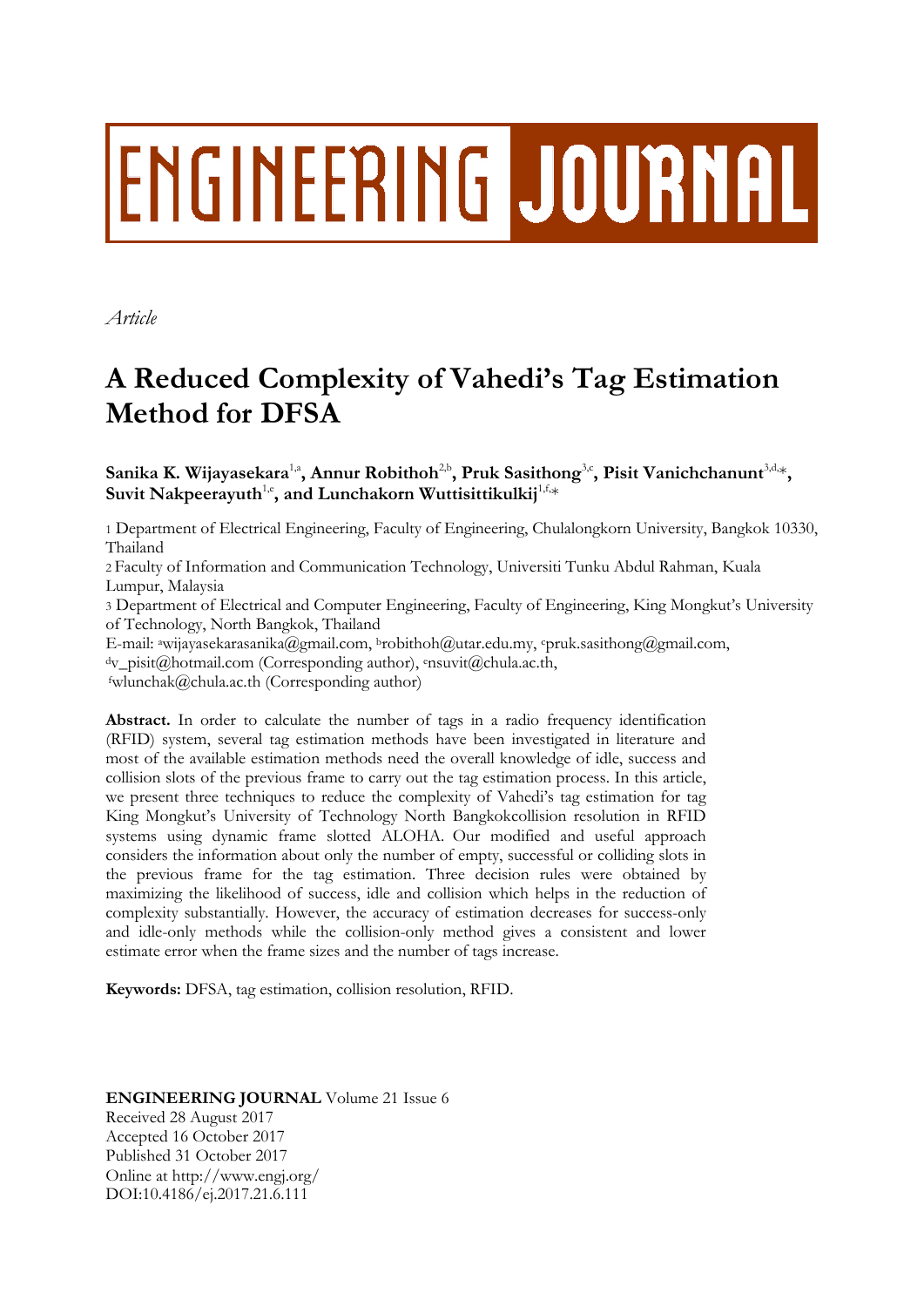### **1. Introduction**

#### **1.1. RFID Technology**

In automatic identification industry, ubiquitous tagging forms a unique identification for any object in Internet of Things (IoT). For the process of human identification, there exist bio-metric (finger print, DNA, Iris detection) as well as document based identification (national identity card, passport, etc.) to distinguish humans. Similarly, in object identification tags or codes are formed and appear on everything such as, in healthcare, aerospace, banking and etc to automatically identify the things [1, 2]. Bar code, RFID (radio frequency identification), fingerprints, voice recognitions are some of those generally used for identification technologies. Among the above-mentioned item identification techniques, RFID technology has emerged as an attractive solution for object identification, and it gets more attention as an alternative to the conventional techniques such as bar codes, in many industries around the world [3].

RFID is a wireless technology to track objects using radio frequency signals. As depicted in Fig. 1, an RFID system is a combination of RFID technology and computer technology. It encloses with an application in a computer, a reader and several tags which relies on exchanging command between the reader and tags. The readers are capable of keeping track and monitoring the tagged objects through a shared wireless channel and the tags are attached to the objects which are needed to be identified [4]. RFID tags can be either active or passive, where the passive tags do not contain any internal power source and the active tags are either partially or fully battery powered.



Fig. 1. A basic RFID system.

In RFID systems, the reader sends a query command to tags within its interrogation zone with a defined frame size and tags then reply by sending a Radio Frequency (RF) signal on its randomly selected slot. As a result, each slot in the frame can contain RF signals from one tag, more than one tag or no signal at all. This represents the success slot *S*, collision slot *C* and idle slot *E* respectively. When there is a collision, the reader will not be able to distinguish these signals and identify each individual tag correctly. To overcome this collision problem, several anti-collision algorithms have been proposed in literature [5-9], some of which are presented in the following section in greater details.

#### **1.2. Collision Resolution Algorithms**

In RFID systems, collision resolution protocols can be categorized into three types, namely tree, ALOHA and query tree (QT) based algorithms [10]. The tree algorithms subgroup the collided tags recursively through a tree structure until each leaf node of the tree contains one tag or none. In binary tree algorithm, for example, the collided tags are split into two subgroups. If one of these two subgroups or both subgroups still contain collision, the collided tags in each subgroup is further split into two subgroups. This procedure is carried out repeatedly until all collisions are completely resolved, and hence each tag is uniquely identified. M-ary tree concept is also available in literature where the collided tags are divided into M number of subgroups [10-13] instead of two as in the binary tree algorithm.

The ALOHA based protocols are categorized into pure ALOHA, slotted ALOHA and frame slotted ALOHA (FSA). In slotted ALOHA, the time is divided into slots and corresponding tags can send the information at the beginning of each slot. In contrast, for the frame slotted ALOHA, the time is structured as series of frames, each of which is composed of a fixed number of slots. Each tag can transmit the information only at one slot in each frame. Dynamic frame slotted ALOHA (DFSA) [14-20], follows the similar concept as FSA but here the size of the frame is dynamic, i.e., frame can have different number of slots. The frame sizes are determined dynamically with respect to the information about remaining unidentified tags, number of collided slots and so on.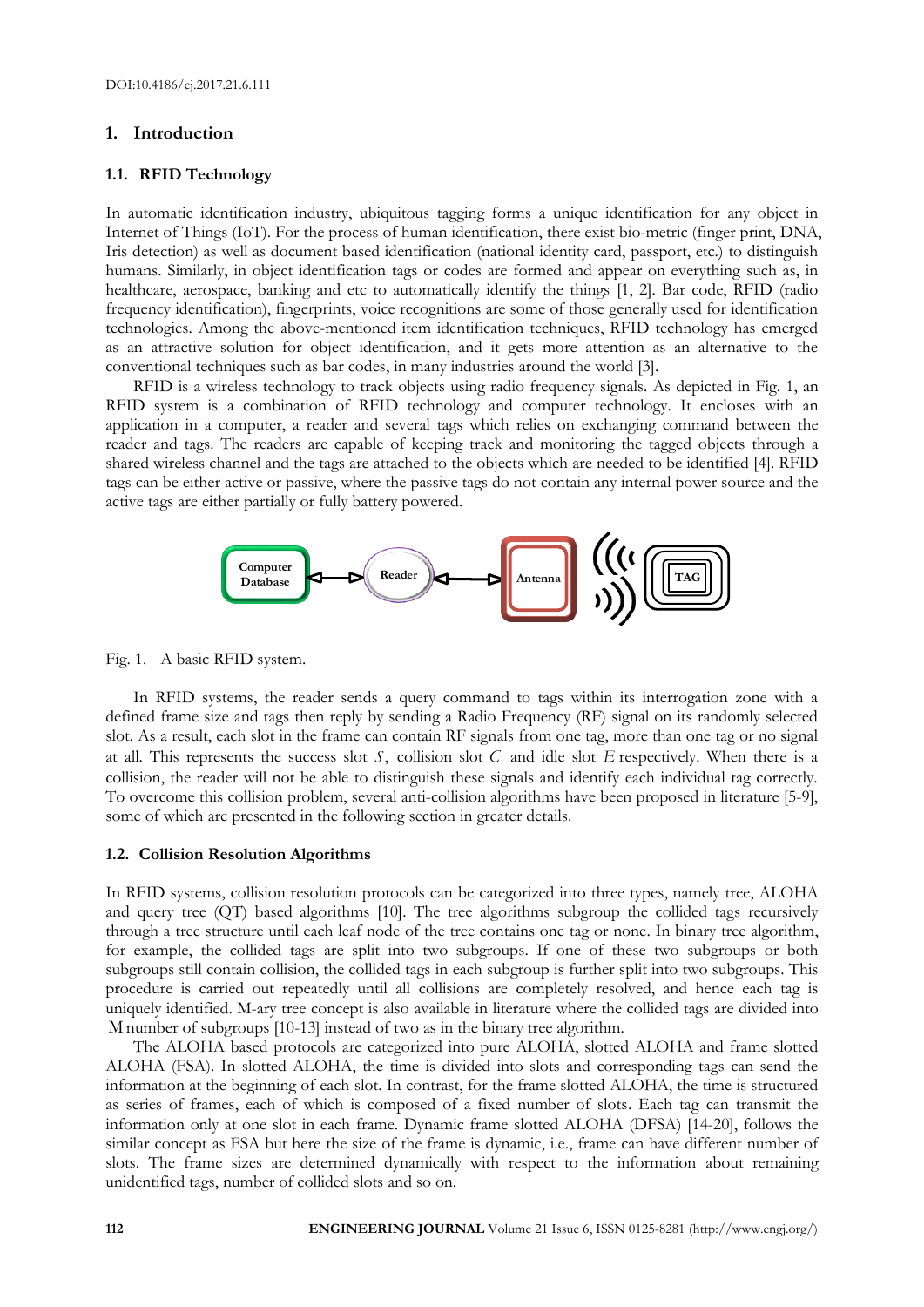Query Tree protocols divide the tags into two groups after analyzing the tag IDs. Initially, the reader queries with a prefix (which is a basically a bit string) to collect the information of the tags in its interrogation area. The tags which are having the matching prefixes in their IDs reply to the reader. When the reader experiences more than one reply, reader queries for one more bit longer prefix. However, query tree mechanism is hard to implement in the EPC (Electronic Product Code) Global standard [21, 22].



Fig. 2. Four tags communicating with a reader simultaneously: -Tag-Tag Collision.

In the beginning of a tag identification period, the reader does not have any information about the number of tags in its interrogation zone. To achieve fast tag identification, it is important for the reader to continuously learn about the actual number of tags in the system during the entire tag identification process, usually through some estimation methods. In [15] the author proposed a novel tag estimation method based on a posteriori probability applicable for DFSA protocols. However, a serious problem in the proposed model is that feedbacks from each slot are assumed independent. Subsequent research work found that such an assumption is not valid and the corrected model is given in [23] with a substantial increase of computation complexity.

In this article, we form three decision rules to reduce the complexity in tag estimation method introduced by the authors in [23] called as Vahedi's method. The main contribution of Vahedi's method is to correct a posterior analytical model proposed by Chen [15] and improve the performance of DFSA.

DFSA protocols need to adjust the next frame size by estimating the collided tags in the current frame. Figure 3 illustrates an example of DFSA with adaptive frame sizes of 4 and 3 and the principle procedures of DFSA algorithm in RFID can be stated as follows:

- Step 1: The Reader broadcast a "Query (*Q*)" command indicating the frame size as  $2^{\mathcal{Q}}$  (*Q*  $\in$  {1,2,...,16})
- Step 2: After receiving the Query command, each of the tag in reader's interrogation zone selects a slot between 1 to  $2^{\mathcal{Q}}$  range and transmits ID during the selected time slot.
- Step 3: Based on the received information from the tags the reader can identify the idle slots where no ID is sent, collision slots where more than one ID are sent and success slots where only one ID is sent.
- Step 4: Upon identifying the number of idle, success and collision slots the reader classifies the frame size for the next frame.
- Step 5: These steps are followed until the number of collision slots becomes zero.

In literature, many tag estimation methods are available and majority of the estimation techniques consider the number of success -  $S$ , idle -  $E$  and collision -  $C$  slots in a previous frame, with the length of *L* when estimating the number of tags. The Schoute's algorithm given in [14], the author used the information of *S* and *C* slots from the previous frame in his computation. Meanwhile, in Chen's [15], Vahedi's [23], and Vogt's [24] methods, the values of  $S$ ,  $E$  and  $C$  are utilized to estimate the remaining tags in the system. However, to the best of our knowledge, RFID tag estimation using only on one type of feedback has never been investigated. Therefore, to investigate the impact of using a single feedback type, in this work, we propose three tag estimation algorithms which rely only on one type of feedback information which is  $S, E,$  or  $C$ . In Section 3 and 4, we show that the proposed methods with single feedback type can reduced the complexity of the recently introduced mathematical model in [22] related to tag estimation. Further, we compare the tag estimation performance of our newly proposed algorithms with four well known tag estimation methods which are described in Section 2. The rest of the paper is organized as follows. Section 2 describes the related existing tag estimation mechanisms. Section 3 provides the analytical models of the proposed methods and the results and discussions are given in Section 4. We conclude our work in Section 5.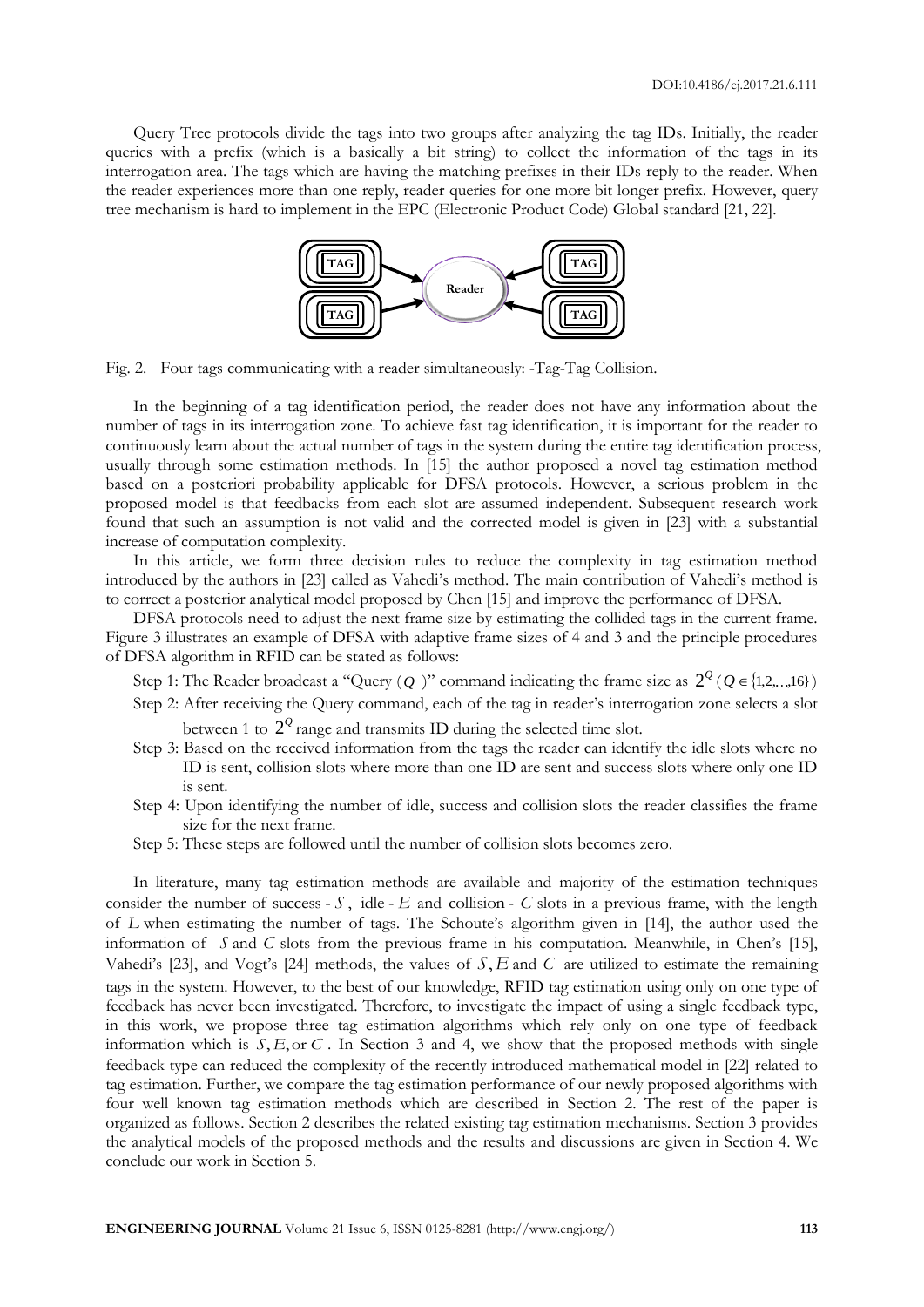

Fig. 3. Example of DFSA protocol with different frame length of 4 and 3, and 4 tags in the interrogation area.

#### **2. Tag Estimate Methods**

#### **2.1. Schoute's Algorithm**

The author in [14] introduced a very simple, fast and fairly accurate tag estimation method for DFSA algorithm based on S and C with the backlog estimator of  $2.39 \times C$ . The estimated number of tags  $\bar{n}$  in the previous frame is given as,

$$
\overline{n} = S + 2.39C\tag{1}
$$

This method is accurate when the number of tags in each slot follows a Poisson distribution with an integer mean.

#### **2.2. Vogt's Algorithm**

In [24], the author obtained a tag estimation model based on binomial distribution in slot occupancy. For the given number of slots, *L* in a frame and number of tags, *N* , the binomial probability that *i* out of *N* tags transmit their ID to a slot with access probability of  $\frac{1}{L}$  is given by,

$$
B_{N,1/L}(i) = {N \choose i} \left(\frac{1}{L}\right)^i \left(1 - \frac{1}{L}\right)^{N-i}
$$
 (2)

According to (2) the expected values of number of empty  $a_e$ , successful  $a_s$ , and collision  $a_e$  slots are respectively derived as follows.

$$
a_e = L B_{N,1/L} (0) \tag{3}
$$

$$
a_s = L B_{N,1/L} \tag{4}
$$

$$
a_{c} = L\left(1 - a_{e} - a_{s}\right) \tag{5}
$$

In this work, by assuming that at least  $S + 2C$  tags are initially in the system, the minimum mean square error or minimum distance between the vector of the expected values and the vector of the read results as shown in Eq. (6) is used to estimate the number of tags in the system.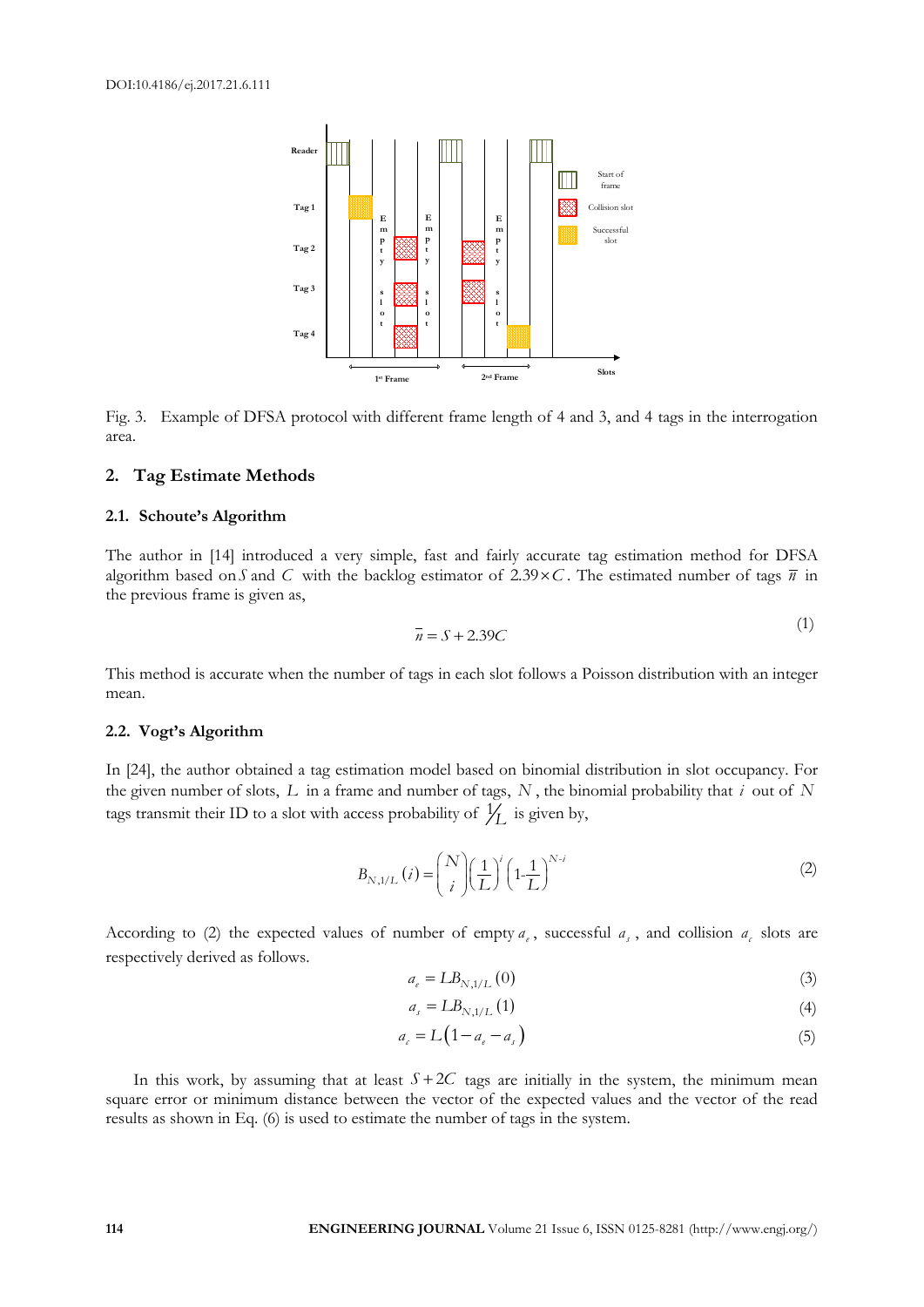DOI:10.4186/ej.2017.21.6.111

$$
\bar{n} = \min_{N} \begin{pmatrix} a_e \\ a_s \\ a_c \end{pmatrix} \begin{pmatrix} E \\ S \\ C \end{pmatrix}
$$
 (6)

#### **2.3. Chen's Algorithm**

In [15], the author derived a posterior probabilistic model by considering binomial distribution of idle  $(\rho_e)$ , success  $(\rho_s)$  and collision  $(\rho_c)$  slots which occur in the previous frame as follows:

$$
p_e = \left(1 - \frac{1}{L}\right)^N \tag{7}
$$

$$
p_S = \left(\frac{N}{L}\right) \left(1 - \frac{1}{L}\right)^{N-1} \tag{8}
$$

$$
p_c = 1 - \left(1 - \frac{1}{L}\right)^N - \left(\frac{N}{L}\right)\left(1 - \frac{1}{L}\right)^{N-1}
$$
\n(9)

The author assumed that the three outcomes of one read cycle: empty, successful and collision are independent and derived a posterior probability equation with multinomial distribution as shown in Eq. (10)

$$
P(E, S, C) = \frac{L!}{E!S!C!} p_e^E p_s^S p_c^C
$$
\n(10)

By maximizing a posterior probability expressed in Eq. (10), the estimated number of tags are approximated as follows:

$$
\overline{n} = \arg\max_{N} P(E, S, C \mid N)
$$
\n(11)

However, the three outcomes of success, collision and idle are not independent to each other. In Section 2.4, the better a posterior probabilistic model is further discussed.

#### **2.4. Vahedi's Algorithm**

In [23], the authors reflect better approach of a posterior probability by assuming that tags in the frame are multinomial distributed and are mutually dependent for different slot types. As illustrated in Fig.4, a frame structure of *E* empty slot in the first part of the structure by following *S* success slots and *C* collision slots in the last section of the structure is being considered to derive the correct a posterior probability close form formula shows in Eq. (12).



Fig. 4. The Frame structure considered in the analytical model of Vahedi [23].

$$
P(E, S, C) = \left(\frac{L!}{E!S!C!}\right) P_1(E) P_2(S | E) P_3(C | E, S) \tag{12}
$$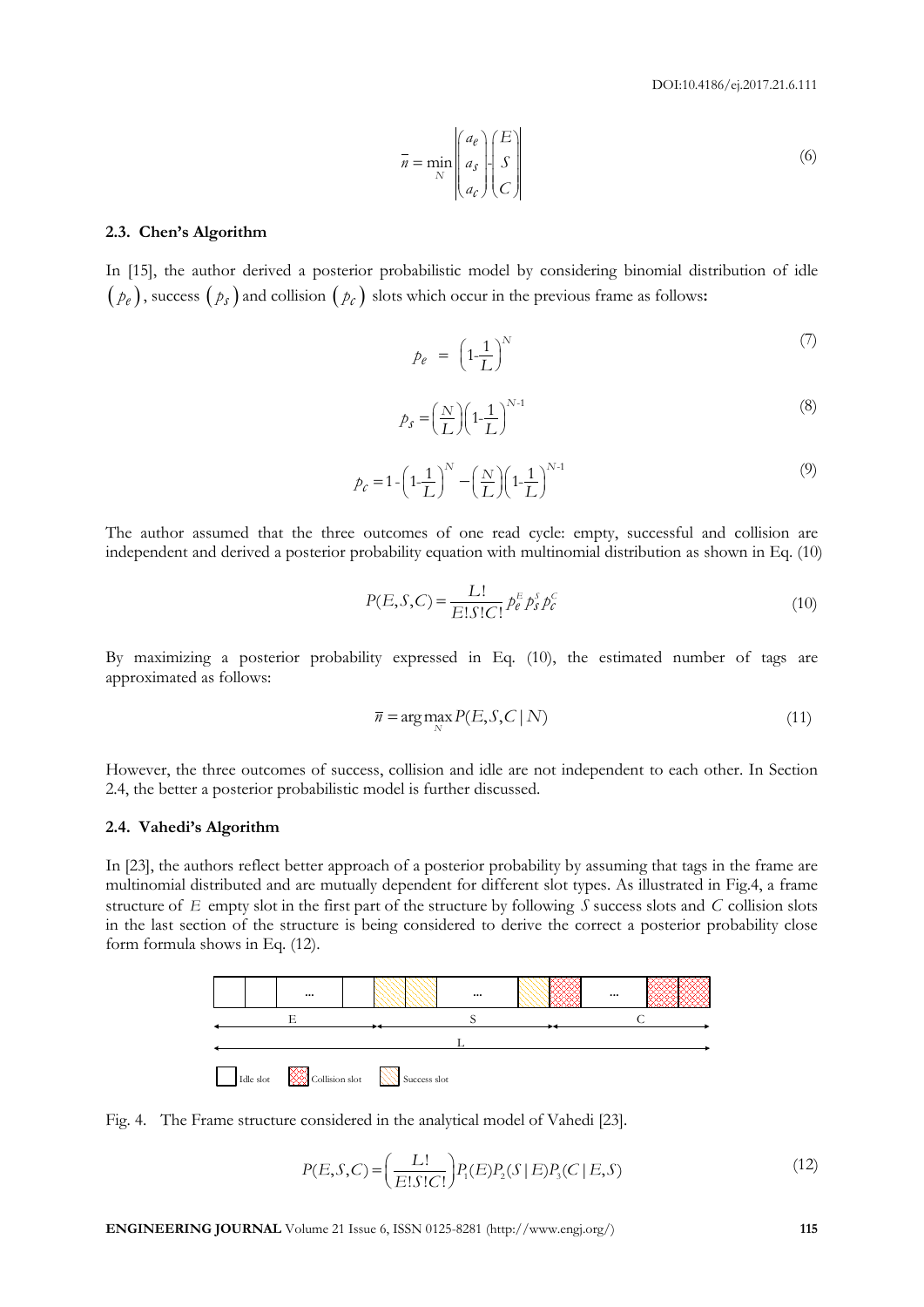The probability of observing empty slots in the first part of the frame can be expressed as

$$
P_1(E) = \left(1 - \frac{E}{L}\right)^N\tag{13}
$$

Next, the probability of observing successful slots in the second part of the frame when empty slots in the previous step is expressed as in (14), where the detail of its derivation is given in [23].

$$
P_2(S \mid E) = {N \choose S} \left(\frac{S}{L - E}\right)^s \left(1 - \frac{S}{L - E}\right)^{(N - S)} \frac{S!}{S^s}
$$
  
=  ${N \choose S} \left(\frac{(L - E - S)^{(N - S)}}{(L - E)^N}\right) S!$  (14)

Finally, the probability of observing collision slots in the last part of the frame when empty slots and successful in the previous step is expressed as in (15), where the detail of its derivation is given in [23].

$$
P_3(C \mid E, S) = \sum_{k=0}^{C} \sum_{\nu=0}^{C-k} (-1)^{(k+\nu)} \binom{C}{k} \binom{C-k}{\nu}
$$
  
 
$$
\times \frac{(N \cdot S)!}{(N \cdot S \cdot k)!} \frac{(C-k \cdot \nu)^{(N \cdot S \cdot k)}}{C^{(N \cdot S)}}
$$
(15)

#### **3. Proposed Methods**

In this article, we propose three different decision rules to estimate the number of tags by considering the likelihood of only on one feedback type at a time. Three different closed form formulas are derived following the procedures given in [23] and we estimate the number of tags by maximizing the probability of empty, success, and collision.

#### **3.1. The Proposed Analytical Model Considering Only**  *E*

In this approach, only the number of empty slots is used to estimate the number of tags in the system by maximizing the probability of empty slots in a frame. Here we use the frame structure with *E* empty slot in first part of the frame structure and rest of  $L$ - $E$  slots varies between  $S$  success slots and  $C$  collision slots as illustrated in Fig. 5.





The derived closed-form formula for  $P(E)$  is

$$
P(E) = \frac{L!}{E!(L-E)!} P_1(E) P_2(S, C | E)
$$
\n(16)

 $P_2(S, C | E)$  in Eq. (17) represents the probability of S successes and C collisions incurring in the last part of the frame given that the first part of the frame is occupied by empty slots as follows: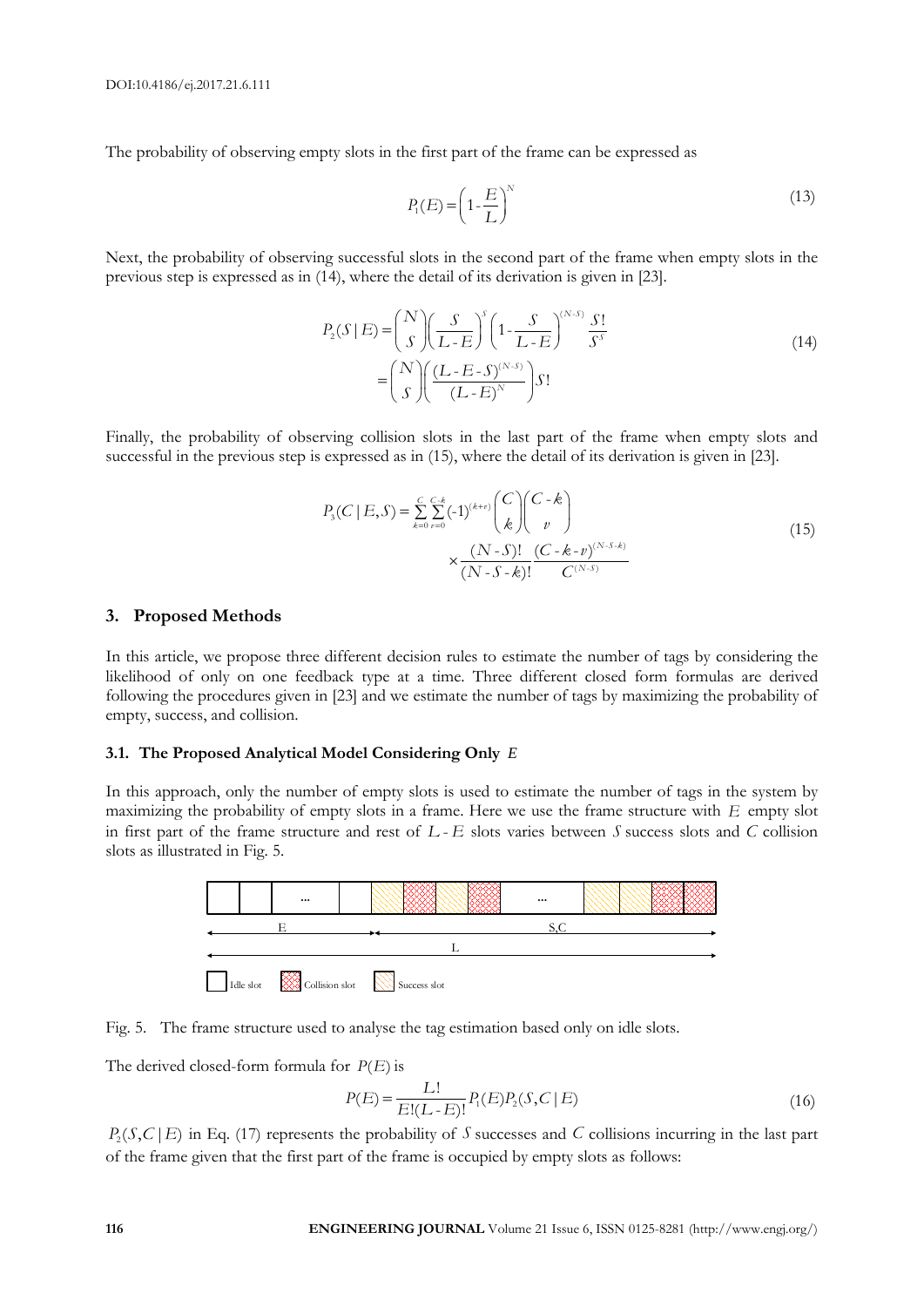$$
P_2(S, C | E) = \frac{g_N (L - E, 1)}{(L - E)^N}
$$
\n(17)

where  $g_N(L-E,1)$  gives the number of acceptable success or collision events incurring in the last part of the frame structure.  $(L - E)^N$  indicates different ways of distributing N number of tags among  $(L - E)$  slots. In order to derive an expression for  $g_N(L$ -E,1), we follow the classical urn model described in [25], where  $\alpha$ ,  $m$  and  $s$  denote the number of balls, the number of urns and the minimum number of balls in each urn, respectively. As expressed in Eq. (18) and Eq. (19), [25] suggested two closed form recursive expressions for  $g_{\alpha}(m, s)$  to calculate the values recursively.

18. The value of the values recursively:

\n
$$
g_{\alpha}(m, s) = mg_{\alpha-1}(m, s) + m \binom{\alpha - 1}{s - 1} g_{\alpha-s}(m - 1, s)
$$
\n(18)

$$
g_{\alpha}(m, s) = \sum_{k=0}^{m} (-1)^{k} {m \choose k} \frac{\alpha!}{(s-1)!^{k} (\alpha - sk + k)!}
$$
  
×  $g_{\alpha - sk + k}(m - k, s - 1)$  (19)

The Eq. (18) is analysed based on three logical constraints given below:

 $\alpha < m s$ ), then  $g_{\alpha}$ Eq. (18) is analysed based on the<br>a) if  $(\alpha \neq 0)$  and  $(m = 0)$ , then if  $(\alpha \neq 0)$  and  $(m =$ <br>if  $(\alpha < ms)$ , then g b) if  $(\alpha < m_s)$ , then  $g_\alpha(m, s) = 0$ ;<br>
c) if  $(m = 1)$  and  $(\alpha \neq 0)$  and  $(\alpha \geq m_s) = 0$ , then  $g_\alpha(m, s) = 1$ ; logical con<br>  $(m, s) = 0;$ a) if  $(\alpha \neq 0)$  and  $(m = 0)$ , then  $g_{\alpha}$ <br>b) if  $(\alpha < m s)$ , then  $g_{\alpha}(m, s) = 0$ ; *m* = 0), then  $g_{\alpha}(m, s)$ *m s* 18) is analysed based on three<br>  $\alpha \neq 0$ ) and  $(m = 0)$ , then  $g_{\alpha}$  $(m - b)$ , then  $g_{\alpha}(m, s) = 0$ ;<br>  $(m, s) = 0$ ;<br>  $(m, s) = 1$ ) and  $(\alpha \neq 0)$  and  $(\alpha \geq m s) = 0$ , then  $g_{\alpha}(m, s) = 1$ ;

By following Eq. (21) and Eq. (22), we can further simplify Eq. (18) and Eq. (19) and express a close form expression for  $g_{\alpha}(m, s)$  with respective  $\alpha$ , m and s values, where  $p_0(\alpha - k, m - k)$  shows the probability of having  $(\alpha - k)$  tags and  $(m - k)$  slots when all the slots carry at least one tag.

$$
p_0(\alpha - k, m - k) = \sum_{v=0}^{m-k} (-1)^v \binom{m-k}{v} \left(1 - \frac{v}{m-k}\right)^{(\alpha - k)}
$$
(20)

$$
g_{\alpha-k}(m-k,1) = p_0(\alpha-k,m-k)(m-k)^{\alpha-k}
$$
 (21)

$$
g_N(L-E,1) = (L-E)^N \sum_{v=0}^{L-E} (-1)^v \left(\frac{L-E}{v}\right) \left(1 - \frac{v}{L-E}\right)^N
$$
(22)

Therefore, using Eq.(18), Eq.(19), Eq. (20) and Eq. (21) we can derive a non-recursive form for  $g_N(L-E,1)$  to identify the exact number of acceptable events by simply replacing  $\alpha$  with N, m with  $L$ - $E$  and  $s$  with 1.

The Eq. (22) can be analysed using the following two constraints.

The Eq. (22) can be analysed using the following two constant of  $N$  and  $(L - E = 0)$ , then  $g_N(L - E, 1) = 0$ ; a) if  $(N \ge 0)$  and  $(L - E = 0)$ , then  $g_N(L - E, 1)$ <br>b) if  $(N < 2(L - E)$ , then  $g_N(L - E, 1) = 0$ ;

By substituting Eq.  $(13)$  and Eq.  $(17)$  into Eq.  $(16)$ ,

$$
P(E) = \frac{L!}{E!(L-E)!} \frac{g_N(L-E,1)}{L^N}
$$
 (23)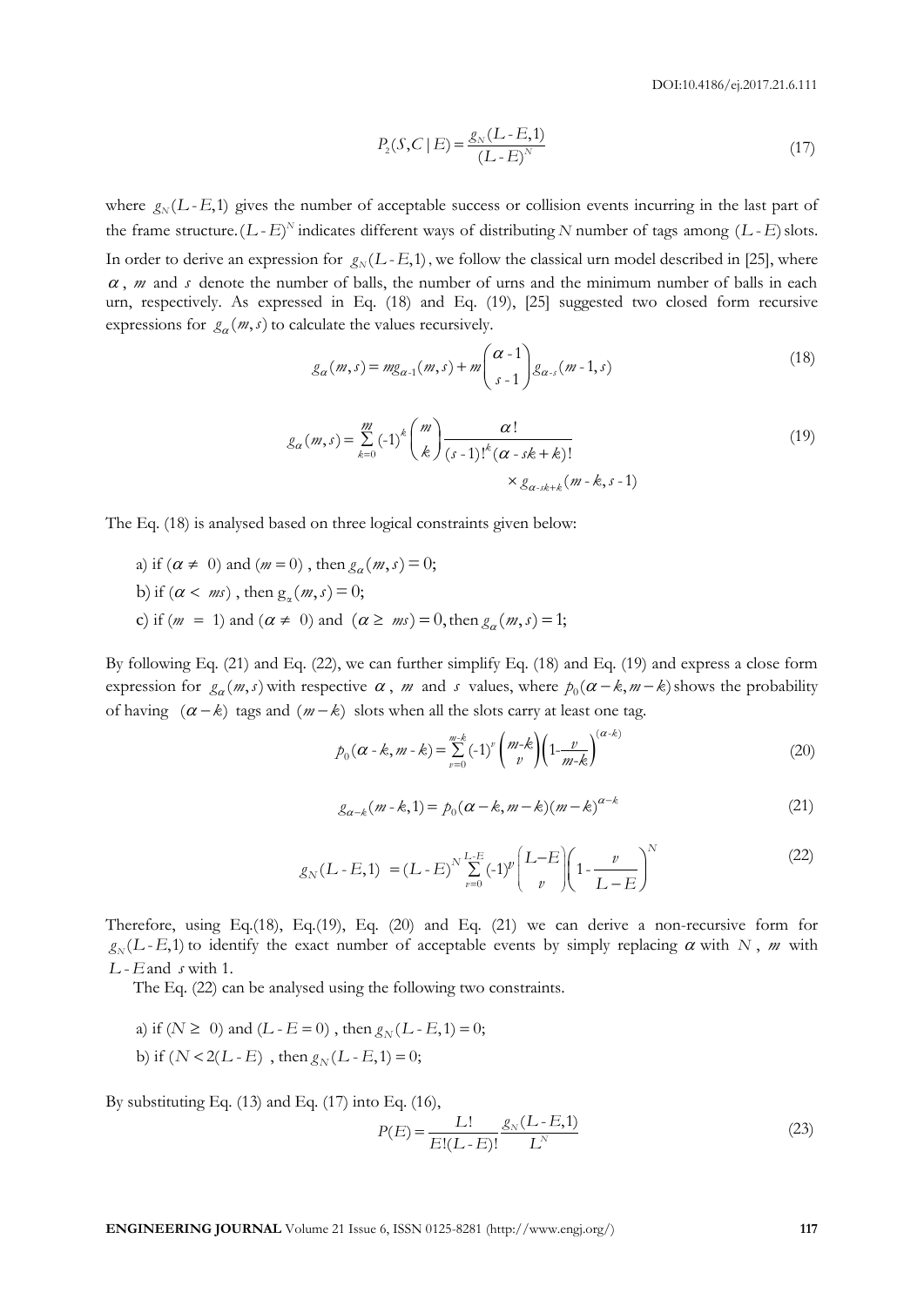Hence, the decision rule to estimate of the number of tags by using the information about following idle slots only is achieved by maximizing the Eq. (23) and is given by

$$
\overline{n} = \arg\max_{N} P(E \mid N)
$$
\n(24)

# **3.2. The Proposed Analytical Model Considering Only**  *S*

In this section, we discuss the likelihood of success slots *S* . Similar to earlier discussions to model this concept we consider a frame structure with S success slots in first part of the structure and rest of L-S slots varies between E empty slots and C collision slots as illustrated in Fig. 6.





By considering only the success, the likelihood probability success  $P(S)$  can be modelled as,

$$
P(S) = \frac{L!}{S!(L-S)!} P_1(S)P_2(C, E \mid S),\tag{25}
$$

where,

$$
P_1(S) = {N \choose S} \left(\frac{S}{L}\right)^S \left(1 - \frac{S}{L}\right)^{(N-S)} \frac{S!}{S^S}
$$
 (26)

and

$$
P_2(C, E \mid S) = \sum_{E=0}^{L \cdot S} \left( \frac{L \cdot S}{E} \right) \left( 1 - \frac{E}{L \cdot S} \right)^{N \cdot S} \frac{g_{N \cdot S} (L \cdot S \cdot E, 2)}{(L \cdot S \cdot E)^{N \cdot S}}.
$$
(27)

In Eq. (26), the  $\left(\frac{S}{L}\right)^{s}$  $\left(\frac{S}{L}\right)$  is the probability that the first *S* slots out of *L* slots are chosen by exactly *S* tags. The  $\left(1-\frac{S}{L}\right)^{(N-S)}$  $\left(1-\frac{S}{I}\right)^{(N-S)}$  $\frac{S}{L}\Big|_{t=0}^{N-3}$  is the probability that the remaining  $L-S$  slots are selected by  $N-S$  tags and  $\frac{S}{S^{s}}$ *S S*  $\frac{S}{S^s}$  ensures that those  $S$  tags selects the first  $S$  slots in such a way that no empty or collision slots in-between. The  $g_{N-S}(L-S-E, 2)$  gives the acceptable events that represent the ways to distribute N-S tags among  $L-S-E$  slots which carry at least 2 tags in a slot. Therefore, we can derive  $g_{N-S}(L-S-E,2)$  which is expressed in Eq. (28) using Eq. (18), Eq. (19), Eq. (20) by simply applying  $s$  as 2 and  $m$  as  $L-S-E$ . The  $g_{N-s}(L-S-E,2)$  can be analysed with following three defined constraints.<br>a) if  $(N-S \ge 0)$  and  $(L-S=0)$ , then  $g_{N}g_{N-s}(L-S,2) = 0$ ;

a) if 
$$
(N-S \ge 0)
$$
 and  $(L-S = 0)$ , then  $g_N g_{N-S}(L-S, 2) = 0$ ;  
\nb) if  $(N-S < 2(L-S))$ , then  $g_{N-S}(L-S, 2) = 0$ ;  
\nc) if  $(N-S \ne 0)$  and  $L-S = 1$  and  $(N-S \ge 2(L-S))$ , then  $g_{N-S}(L-S, 2) = 0$ ;  
\n $g_{N-S}(L-S-E, 2) = \sum_{r=S-E}^{L-S-E} \sum_{r=0}^{K} (-1)^{(k+r)} \left( \sum_{r=0}^{K-S-E-k} \right)$ 

$$
g_{N-S}(L-S=1 \text{ and } (N-S \ge 2(L-S)), \text{ then } g_{N-S}(L-S,2) = 0;
$$
\n
$$
g_{N-S}(L-S-E,2) = \sum_{k=0}^{L-S-E} \sum_{v=0}^{L-S-E-k} (-1)^{(k+v)} \binom{L-S-E}{k} \binom{L-S-E-k}{v}
$$
\n
$$
\times \frac{N-S!}{(N-S-k)!} (L-S-E-k-v)^{(N-S-k)}
$$
\n(28)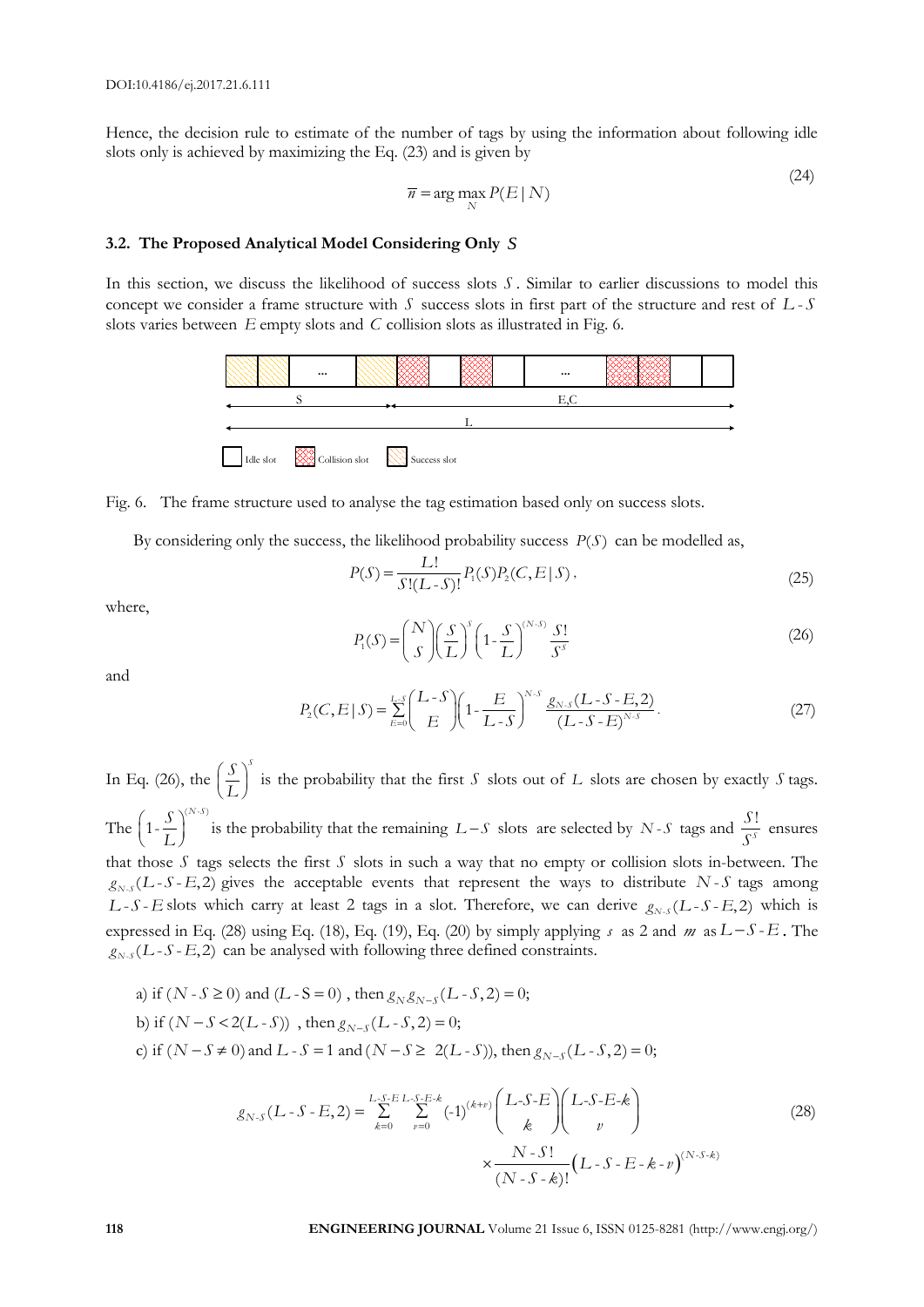Therefore, the decision rule to estimate the number of tags by using the information about the success slots only is derived by maximizing Eq. (25) and is given by

$$
\overline{n} = \arg\max_{N} P(S \mid N)
$$
\n(29)

# **3.3. The Proposed Analytical Model Considering Only**  *C*

To model the probability of collision slots the frame structure is given in Fig. 7 is considered, where the first part of the structure presents only the collision slots and rest of L-C slots represents S success slots and *E* idle slots.



Fig. 7. The frame structure used to analyse the tag estimation based only on collision slots.

The  $P(C)$  is given as

$$
P(C) = \frac{L!}{C!(L-C)!} \sum_{\substack{n=2C \ n>N\text{-}L+C}}^n P_1(C \mid n) P_2(S, E \mid n, C), \tag{30}
$$

where

$$
P_1(C \mid n) = {N \choose n} \frac{g_n(C, 2)(L - C)^{N \cdot n}}{L^n}
$$
 (31)

and

$$
P_2(S, E \mid n, C) = \frac{(L - C)!}{(L - C - N + n)!} \left(\frac{1}{L - C}\right)^{N - n}.
$$
\n(32)

In Eq. (31), *n* indicates the number of collided tags where  $\frac{g_n(C, 2)(L-C)^{N-n}}{I^n}$  $g_n(C,2)(L-C)$  $\frac{L}{L}$  is the probability of first part of the frame structure given in Fig. 7 contains only collided slots and  $g_n(C, 2)$  follow the same process given in Eq. (19) with following constraints.

a) if  $(n \neq 0)$  and  $(C = 0)$ , then  $g_n(C, 1) = 0$ ; a) if  $(n \neq 0)$  and  $(C = 0)$ , then  $g_n(C, 0)$ <br>b) if  $(n < 2C)$ ), then  $g_n(C, 1) = 0$ ; b) if  $(n < 2C)$ ), then  $g_n(C, 1) = 0$ ;<br>c) if  $(n = 0)$  and  $(C = 0)$ , then  $g_n(C, 1) = 1$ ;

In Eq.  $(32)$ ,  $(L-C)$ ! *represents the number of ways of S success slots and E idle slots happen, while*  $(L-C-N+n)!$  presents the number of ways of C collision slots occur.  $\left(\frac{1}{L-C}\right)^{N}$ - *N n*  $\left(\frac{1}{L-C}\right)$  shows the probability that the remaining  $(N - n)$  tags are assigned to the remaining  $L - C$  slots.

By substituting Eq. (31) and Eq. (32) in Eq. (30) the 
$$
P(C)
$$
 can be derived as,  
\n
$$
P(C) = \frac{L!}{C!} \sum_{n=2C}^{N} {N \choose n} \frac{g_n(C,2)}{L^N(L-C-N+n)!}.
$$
\n(33)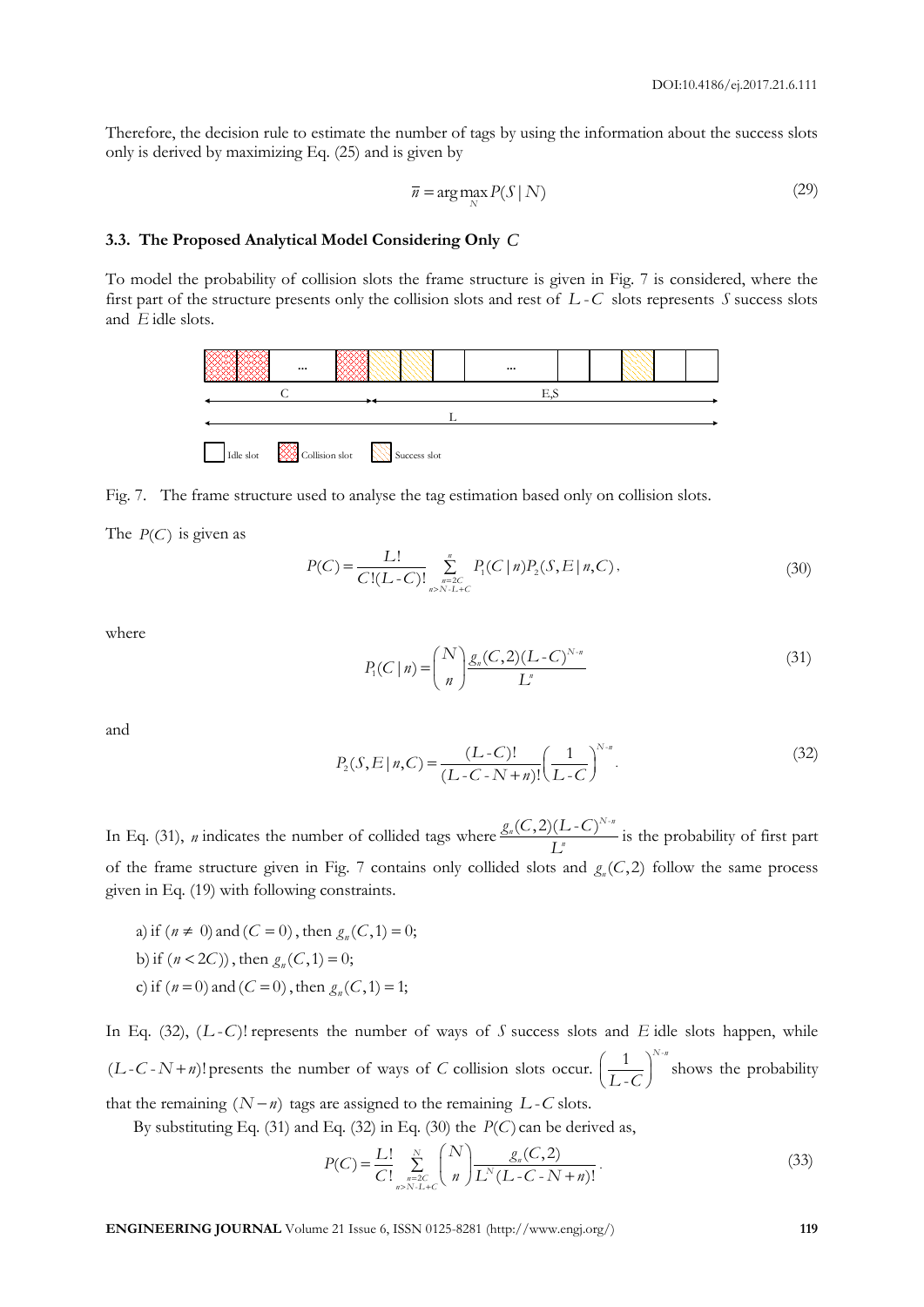Therefore, the decision rule to estimate the number of tags by using the information about the following collision slots only is obtained by maximizing Eq. (33) and is given by

$$
\overline{n} = \arg\max_{N} P(C \mid N). \tag{34}
$$

**0 50**

# **4. Results and Discussion**

Using Eq. (24), Eq. (29), and Eq. (34), we derived the lookup tables for the proposed idle-only, successonly and collision-only methods with respect to different frame sizes  $(L = 10, 20, 30, 40, 50)$  and number of estimated tags as shown in Table 1, Table 2 and Table 3 respectively**.** We can prove the simplicity of proposed approaches by comparing the proposed method's lookup tables with Chen [15] and Vahedi [23] method's lookup tables given in Table 4 and Table 5. As shown in Table 1 to 3, the proposed approach has reduced the complexity of each lookup table by considering only one feedback type in tag estimation, where Chen [15] and Vahedi [23] required both success and collision.

Table 1. The estimated number of tags considering only *E* .

```
(a) L = 10.
(b) L = 20.
(c) L = 30.
(d) L = 40.
(e) L = 50.
  ˆ
     0
    170
 E 2 3 4 5 6 7 8 9 10
        170
         1
  n 170 170 170 170 170 170 170 170 0
  ˆ
nˆ 170 170 170 170 170 170 170 170 170 170 170 170 170 170 170 170 170 170 170 170 0
E 0 1 2 3 4 5 6 7 8 9 10 11 12 13 14 15 16 17 18 19 20
 E 0 1 2 3 4 5 6 7 8 9 10 11 2 3 4 5 6 7 8 9 10 11 2 3 4 5 6 7 8 9 10 11 2 4 5 6 7 8 9 10 11 2 5 6 7 
 nˆ 170 170 170 170 170 170 170 170 170 170 170 170 170 170 170 170 170 170 170 170 170 170 170 170 170 170 170 170 170 170 0
E 0 1 2 3 4 5 6 7 8 9 10 11 2 3 4 5 6 7 8 9 10 12 3 4 5 6 7 8 9 20 14 15 6 7 8 9 20 21 22 23 24 25 26 27 28 29 30 31 32 33 34 35 36 37
0 | 10 | 170 | 170 | 170 | 170 | 170 | 170 | 170 | 170 | 170 | 170 | 170 | 170 | 170 | 170 | 170 | 170 | 170 | 170 | 170 | 170 | 170 | 170 | 170 | 170 | 170 | 170 | 170 | 170 | 170 | 170 | 170 | 170 | 170 | 170 | 170 | 170 
E 0 1 2 3 4 5 6 7 8 9 10 11 2 3 4 5 6 7 8 9 10 11 2 3 4 5 6 7 8 9 10 11 2 3 4 5 7 8 7 8 7 8 7 8 7 8 7 8 7 8 9 9 0 1 2 3 4 5 6 7 8 9 0 1 2 4 5 6 7 8 9 40 41 42 43 4 4 5 6 7 8 9 0 1
nˆ 170 170 170 170 170 170 170 170 170 170 170 170 170 170 170 170 170 170 170 170 170 170 170 170 170 170 170 170 170 170 170 170 170 170 170 170 170 170 170 170 170 170 170 170 170 170 170 170 170 170
```
Table 2. The estimated number of tags considering only *S* .



(b)  $L = 20$ . **S 0 1 2 3 4 5 6 7 8 9 10 11 12 13 14 15 16 17 18 19 20** *û* | 170 | 170 | 170 | 170 | 170 | 170 | 170 | 170 | 170 | 170 | 170 | 170 | 170 | 170 | 170 | 170 | 170 | 170 | 170 | 170 | 20 |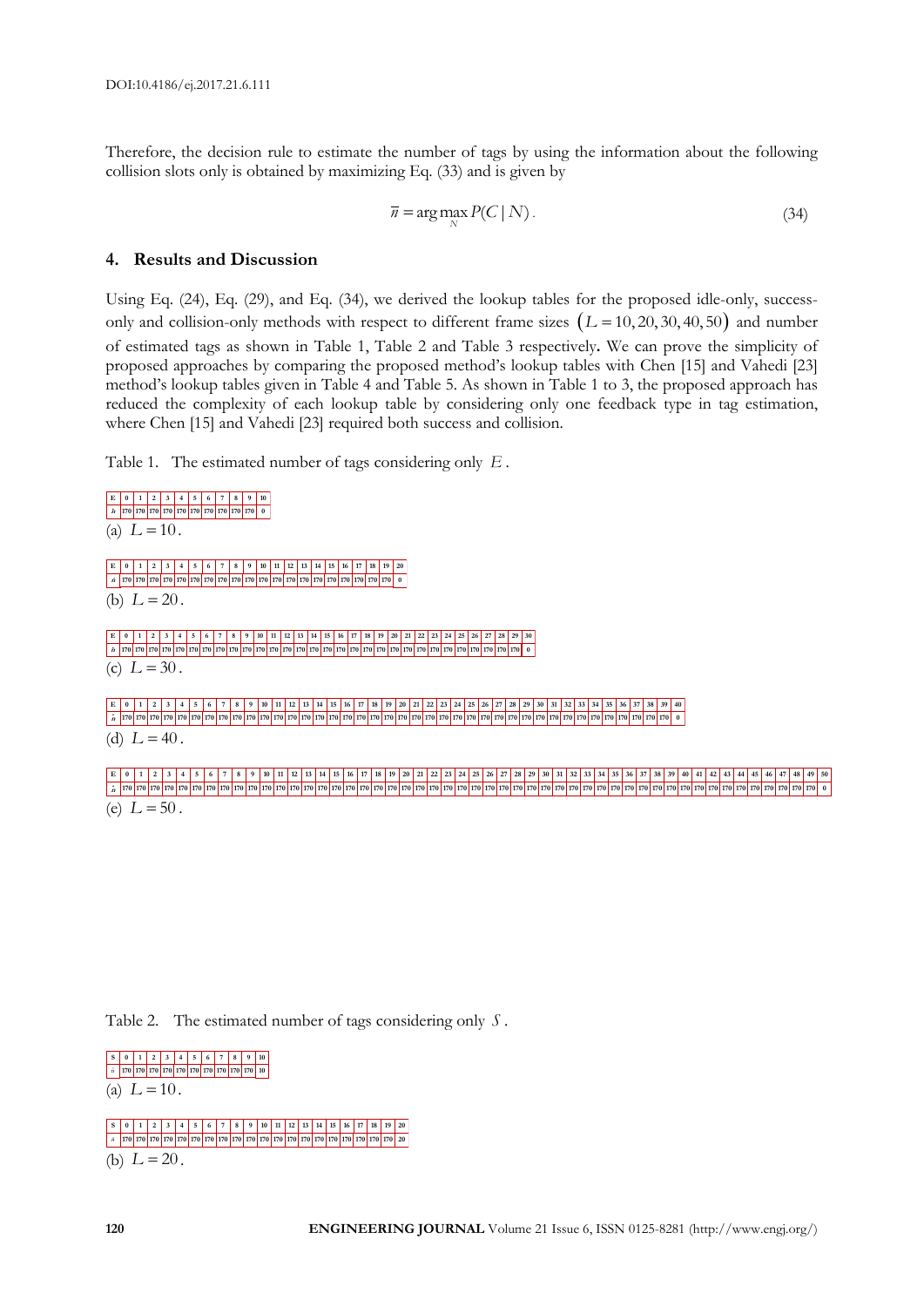S | 0 | 1 | 2 | 3 | 4 | 5 | 6 | 7 | 8 | 9 | 10 | 11 | 12 | 13 | 14 | 15 | 16 | 17 | 18 | 19 | 20 | 21 | 22 | 23 | 24 | 25 | 26 | 27 | 28 | 29 | 30 | | 170 | 170 | 170 | 170 | 170 | 170 | 170 | 170 | 170 | 170 | 170 | 170 | 170 | 170 | 170 | 170 | 170 | 170 | 170 | 170 | 170 | 170 | 170 | 170 | 170 | 170 | 170 | 170 | 170 | 170 | 170

(c)  $L = 30$ .

(d)  $L = 40$ . S | 0 | 1 | 2 | 3 | 4 | 5 | 6 | 7 | 8 | 9 | 10 | 11 | 12 | 13 | 14 | 15 | 16 | 17 | 18 | 19 | 20 | 21 | 22 | 23 | 24 | 25 | 26 | 27 | 28 | 29 | 30 | 31 | 32 | 33 | 34 | 35 | 36 | 37 | 38 | 39 | 40 | *n* ˆ **170 170 170 170 170 170 170 170 170 170 170 170 170 170 170 170 170 170 170 170 170 170 170 170 170 170 170 170 170 170 170 170 170 170 170 170 170 170 170 170 40**

(e)  $L = 50$ . **S 0 1 2 3 4 5 6 7 8 9 10 11 12 13 14 15 16 17 18 19 20 21 22 23 24 25 26 27 28 29 30 31 32 33 34 35 36 37 38 39 40 41 42 43 44 45 46 47 48 49 50 50** *n* ˆ **170 170 170 170 170 170 170 170 170 170 170 170 170 170 170 170 170 170 170 170 170 170 170 170 170 170 170 170 170 170 170 170 170 170 170 170 170 170 170 170 170 170 170 170 170 170 170 170 170 170**

Table 3. The estimated number of tags considering only *C* .

(a)  $L = 10$ . (b)  $L = 20$ . (c)  $L = 30$ . (d)  $L = 40$ . **0 1 C 2 3 4 5 6 7 8 9 10 5 1** *n***ˆ 8 11 13 16 19 24 29 38 170 0 1 C 2 3 4 5 6 7 8 9 10 11 12 13 14 15 16 17 18 19 20 7 1 <sup>n</sup>ˆ 11 14 16 19 22 24 27 30 33 36 40 44 48 53 59 66 76 93 170 0 1**  $C \begin{bmatrix} 0 & 1 & 2 & 3 & 4 & 5 & 6 & 7 & 8 & 9 & 10 & 11 & 12 & 13 & 14 & 15 & 16 & 17 & 18 & 19 & 20 & 21 & 22 & 23 & 24 & 25 & 26 & 27 & 28 & 29 & 30 \end{bmatrix}$ **9 1**  $\hat{n}$  | 1 | 9 | 13 | 16 | 19 | 22 | 25 | 27 | 30 | 33 | 35 | 38 | 41 | 44 | 47 | 50 | 53 | 56 | 60 | 64 | 68 | 72 | 77 | 83 | 89 | 95 | 105 | 115 | 130 | 155 | 170 | **0 1** C | 0 | 1 | 2 | 3 | 4 | 5 | 6 | 7 | 8 | 9 | 10 | 11 | 12 | 13 | 14 | 15 | 16 | 17 | 18 | 19 | 20 | 21 | 22 | 23 | 24 | 25 | 26 | 27 | 28 | 29 | 30 | 31 | 32 | 33 | 34 | 35 | 36 | 37 | 38 | 39 | 40 | **10 1** *n* | 1 | 10 | 14 | 18 | 21 | 24 | 27 | 30 | 33 | 36 | 38 | 41 | 44 | 46 | 49 | 52 | 55 | 58 | 60 | 63 | 67 | 70 | 73 | 77 | 80 | 84 | 88 | 92 | 97 | 102 | 107 | 112 | 119 | 126 | 134 | 143 | 154 | 163 | 163 | 165 | 167 |

(e)  $L = 50$ . **0 1** C 0 1 2 3 4 5 6 7 8 9 40 41 42 43 44 5 6 7 8 9 10 11 2 3 44 5 6 7 1 3 44 5 6 7 8 9 10 11 2 3 4 5 6 7 7 8 6 7 8 9 20 21 22 23 24 25 26 27 28 29 30 31 32 33 34 35 36 37 38 39 40 41 42 43 44 5 **165 163 11 1** â | 1 | 11 | 16 | 20 | 23 | 27 | 30 | 33 | 36 | 38 | 41 | 44 | 47 | 49 | 52 | 55 | 57 | 60 | 63 | 66 | 68 | 71 | 74 | 77 | 80 | 83 | 87 | 90 | 93 | 97 | 100 | 104 | 108 | 112 | 117 | 121 | 121 | 121 | 123 | 134 | 143 | **48 49 50**

Table 4. The estimated number of tags following Chen's method [15] for  $L = 10$ .

| s<br>C | 0   | 1  | 2  | 3  | 4  | 5  | 6  | 7  | 8  | 9  |
|--------|-----|----|----|----|----|----|----|----|----|----|
| 1      | 3   | 3  | 4  | 5  | 6  | 7  | 8  | 9  | 10 | 11 |
| 2      | 5   | 6  | 7  | 8  | 9  | 10 | 11 | 12 | 13 |    |
| 3      | 7   | 8  | 9  | 10 | 11 | 12 | 13 | 14 |    |    |
| 4      | 10  | 11 | 12 | 13 | 14 | 15 | 16 | -  |    |    |
| 5      | 12  | 14 | 15 | 16 | 17 | 19 |    |    |    |    |
| 6      | 16  | 17 | 19 | 20 | 22 |    |    |    |    |    |
| 7      | 20  | 22 | 23 | 25 |    |    |    |    |    |    |
| 8      | 26  | 28 | 30 |    |    |    |    |    |    |    |
| 9      | 35  | 38 |    |    |    |    |    |    |    |    |
| 10     | 365 |    |    |    |    |    |    |    |    |    |

Table 5. The estimated number of tags following Vahedi's method [23] for  $L = 10$ .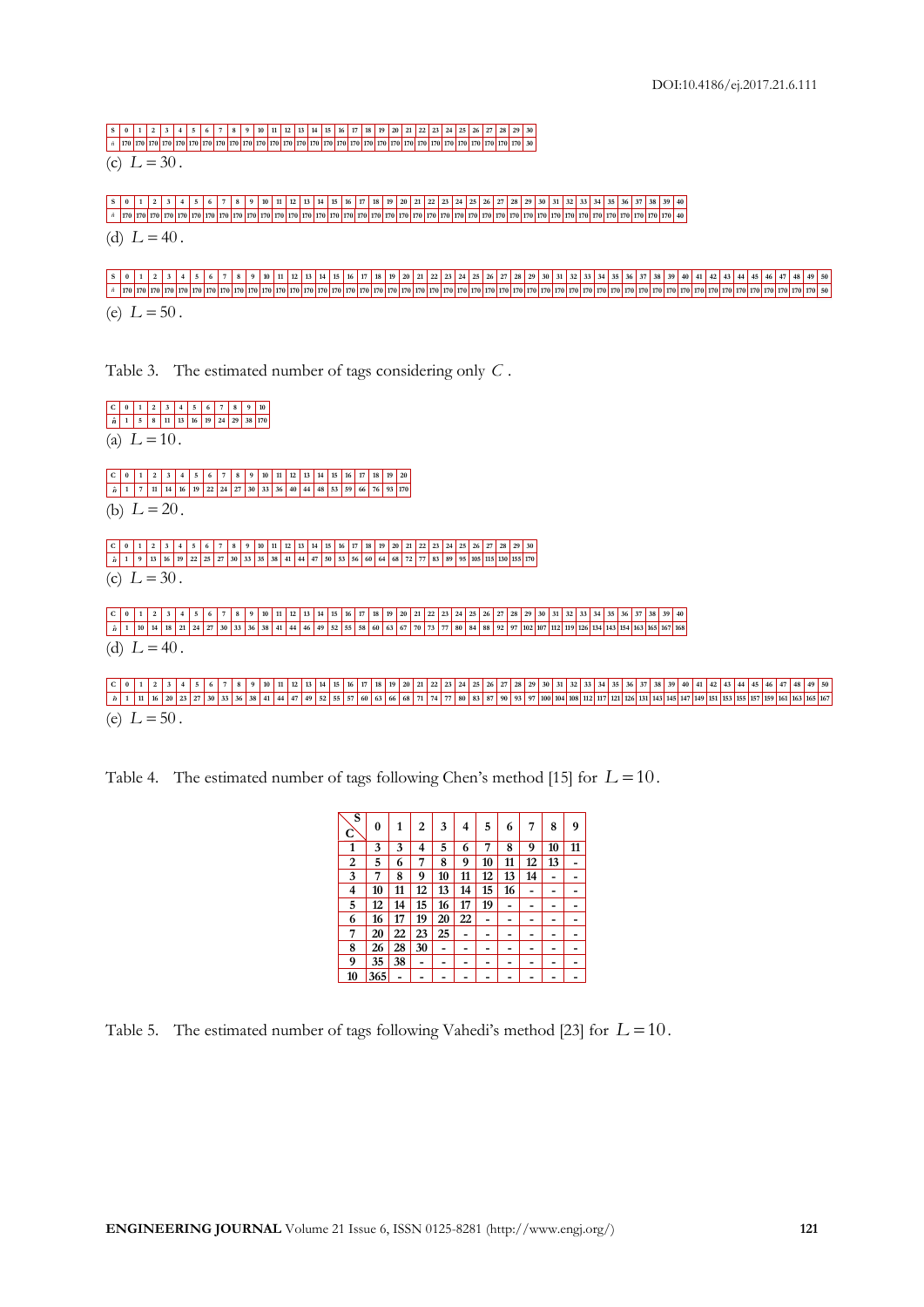| s<br>C | 0   | 1  | 2  | 3  | 4  | 5  | 6              | 7  | 8  | 9  |
|--------|-----|----|----|----|----|----|----------------|----|----|----|
| 1      | 2   | 3  | 4  | 5  | 6  | 7  | 8              | 9  | 10 | 11 |
| 2      | 4   | 5  | 6  | 7  | 8  | 9  | 10             | 11 | 12 |    |
| 3      | 6   | 7  | 8  | 9  | 11 | 12 | 13             | 14 |    |    |
| 4      | 9   | 10 | 11 | 12 | 14 | 15 | 16             |    |    |    |
| 5      | 12  | 13 | 15 | 16 | 17 | 19 | $\overline{a}$ |    |    |    |
| 6      | 15  | 17 | 18 | 20 | 21 | -  | -              |    |    |    |
| 7      | 20  | 21 | 23 | 25 | -  | -  | -              |    |    |    |
| 8      | 26  | 28 | 30 | -  | -  | -  | -              |    | -  |    |
| 9      | 35  | 38 | -  |    |    |    |                |    | -  |    |
| 10     | 170 |    |    |    |    |    |                |    |    |    |

Our proposed collision-only, success-only and empty-only methods were simulated with the frame lengths of  $L = 10, 20, 30, 40, 50$  based on the Monte Carlo technique. We then compare the tag estimation error of our proposed algorithms with four well established algorithms namely Schoute, Vogt, Chen, and Vahedi algorithms. We define the estimate error as

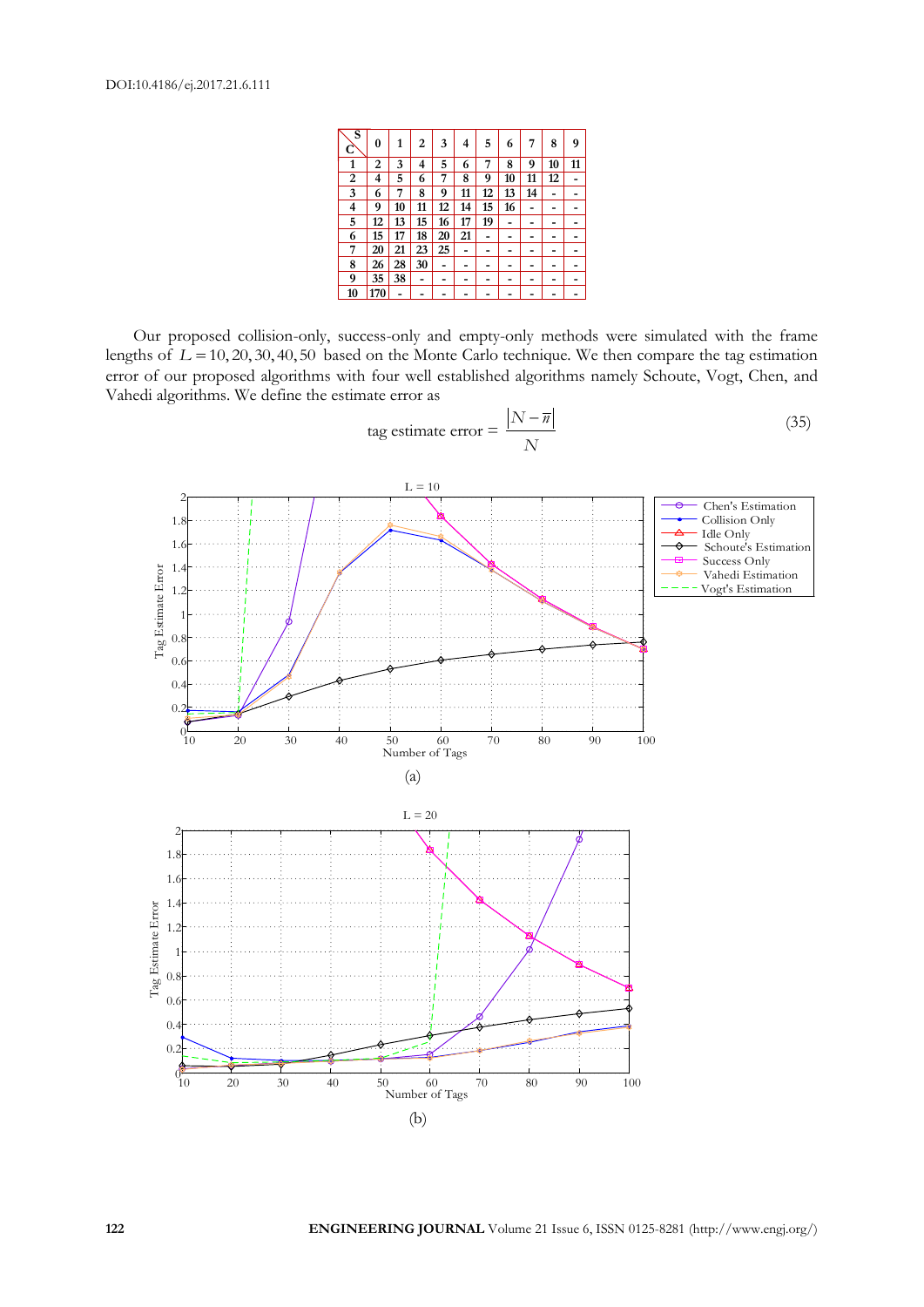

Fig. 8. Simulation results for tag estimate error with different frame sizes.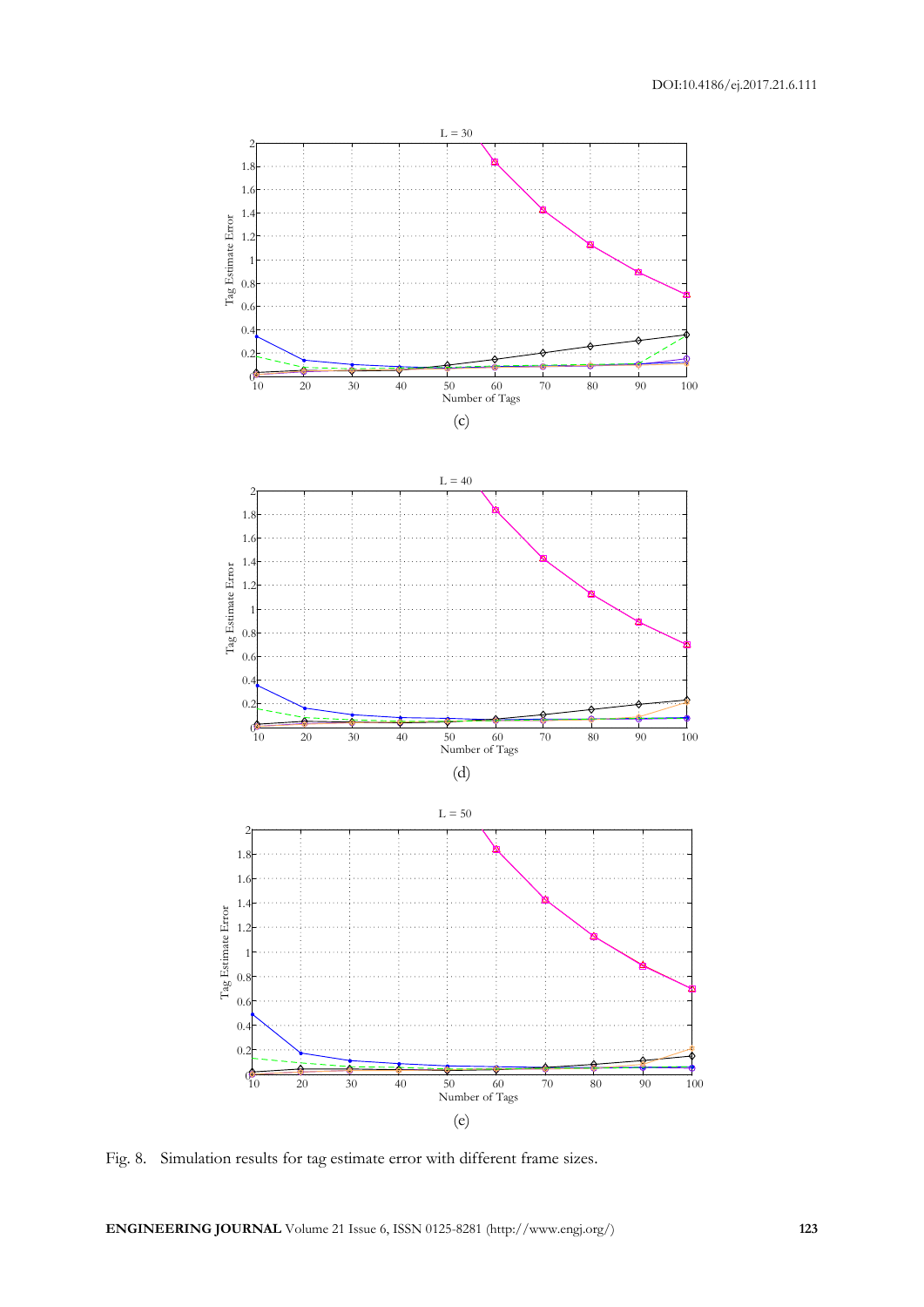For each technique, the estimation process was carried out for one frame and the resultant S, C, E slot counts were used to evaluate each algorithm. The comparison results are shown in Fig. 8 with respect to different frame sizes.

As depicted in Fig. 8, the proposed collision-only method performs well in high collision situations. Note that when the number of tags is twice the frame size we can experience higher number of collisions than success and idle. Therefore, when number of tags is twice larger than the frame sizes the estimation error of collision only method in Fig. 8 is lower than the other two proposed methods. Apart from that, collision only method shows a similar curve as those of Vogt, Vahedi and Chen methods. The error rate is reduced and gives a consistent value for higher number of tags. However, by analyzing the aforementioned look up tables in Table 1, Table 2, Table 3, Table 4, and Table 5, we can assure that our proposed methods have reduced the complexity of Vahedi's approach by reducing number of tables.

# **5. Conclusion**

We proposed a reduced-complexity tag estimation method based on Vahedi's a posterior analysis, which has three variants namely success-only, collision-only and idle-only. The mathematical analysis is carried out for each variant thereby achieving three different decision rules for tag estimation. Performance of four well known estimation algorithms in literature including Vogt's, Schoute's, Chen's and Vahedi's algorithms are considered and compared with our proposed techniques in terms of the error in tag estimation. Numerical results show that feedback information of success-only and idle-only is found to be insufficient to accomplish accurate estimation across different combination of the number of tags and slots. On the contrary collision-only estimation method performs well for both small and large number of tags, given different number of slots. When compared to other well-known methods the proposed collision-only method offers comparable performance. As our proposed method requires less feedback in tag estimation, the lookup table can be reduced to one dimensional as opposed to all other techniques that their lookup tables are two dimensional.

# **Acknowledgments**

The authors would like to acknowledge the Graduate School of Chulalongkorn University, Thailand for the 100th anniversary Chulalongkorn University Fund for Doctoral Scholarship and 90th Anniversary Chulalongkorn University Fund (Ratchdaphiseksomphot Endowment Fund). The first author would like to acknowledge the Department of Electrical Engineering Faculty of Engineering, Chulalongkorn University, Thailand for the Electrical Engineering Chulalongkorn University PhD (EECU-PhD) Honors Program Scholarship. The first author would like to express her sincere appreciation to Dr. Muhammad Saadi, Assistant Professor, Department of Electrical Engineering, University of Central Punjab for his kind support in revising this journal. Further, we are grateful to the referees for their insightful comments and suggestions to improve the quality of this paper.

# **References**

- [1] D. H. Shih, P. L. Sun, D. C. Yen, and S. M. Huang, "Taxonomy and survey of RFID anti-collision protocols," *Computer Communications*, vol. 29, no. 11, pp. 2150-2166, 2006.
- [2] X. Su, C. C. Chu, B. S. Prabhu, and R. Gadh, "On the creation of automatic identification and data capture infrastructure via RFID," UCLA, 2007.
- [3] C. Abraham, V. Ahuja, A. K. Ghosh, and P. Pakanati, "Inventory management using passive RFID tags: A survey," Department of Computer Science, The University of Texas at Dallas, 2002.
- [4] R. Want, "An introduction to RFID technology," *IEEE Pervasive Computing*, vol. 5, pp. 25-33. 2006.
- [5] S. Nakpeerayuth, L. Wuttisittikulkij, P. Vanichchanunt, W. Srichavengsup, N. Wattanamongkhol, R. Annur, M. Saadi, K. Wannakong, and S. Siwamogsatham, "Efficient medium access control protocols for broadband wireless communications," in *Advanced Trends in Wireless Communications*. InTech, 2011.
- [6] Z. Tang and Y. He, "Research of multi-access and anti-collision protocols in RFID systems," in *International Workshop on Anti-Counterfeiting, Security and Identification (ASID)*, Xiamen, Fujian, China, 2007, pp. 377-380.